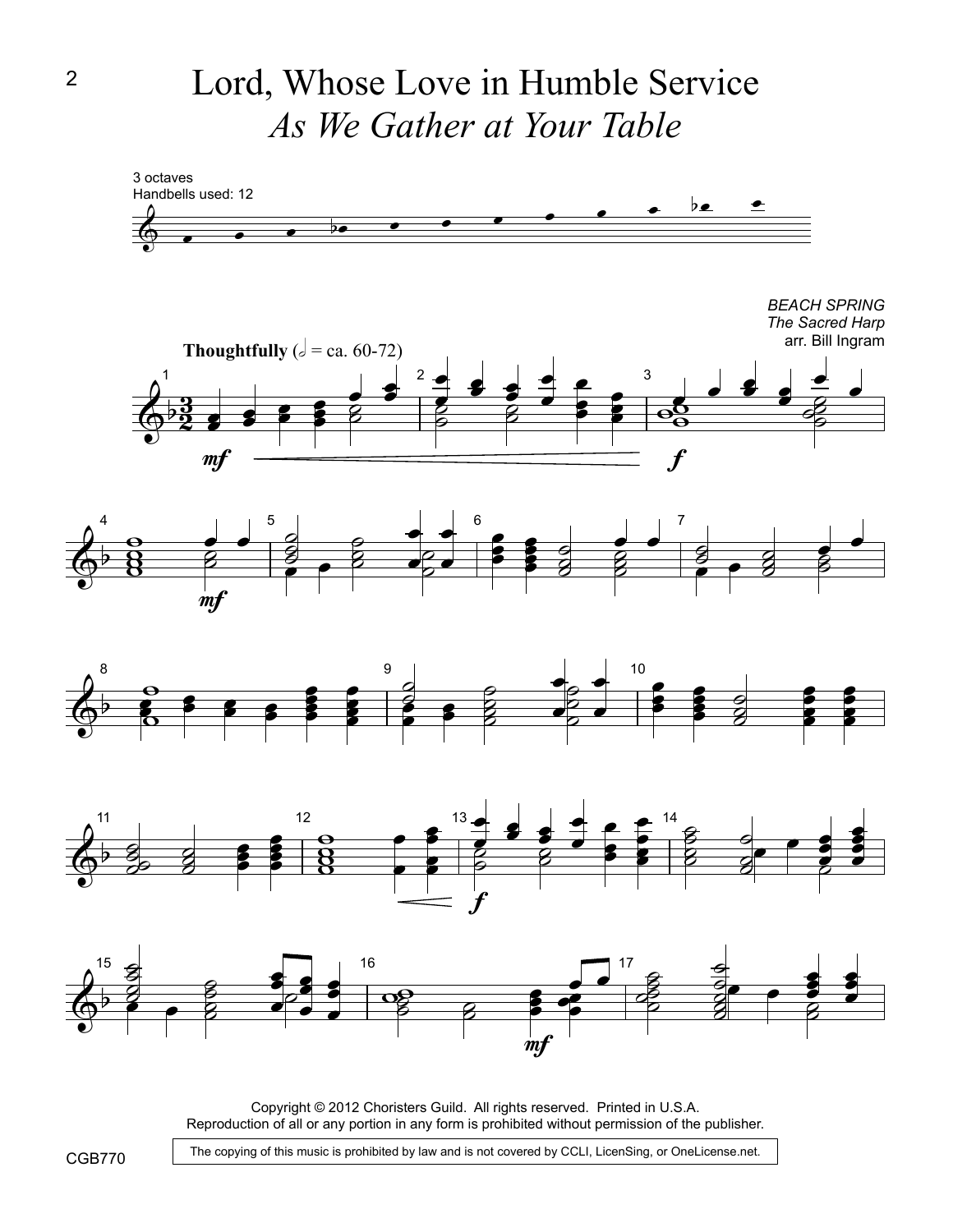When I Survey the Wondrous Cross *Take Up Thy Cross, the Savior Said*





Copyright © 2012 Choristers Guild. All rights reserved. Printed in U.S.A. Reproduction of all or any portion in any form is prohibited without permission of the publisher.

The copying of this music is prohibited by law and is not covered by CCLI, LicenSing, or OneLicense.net.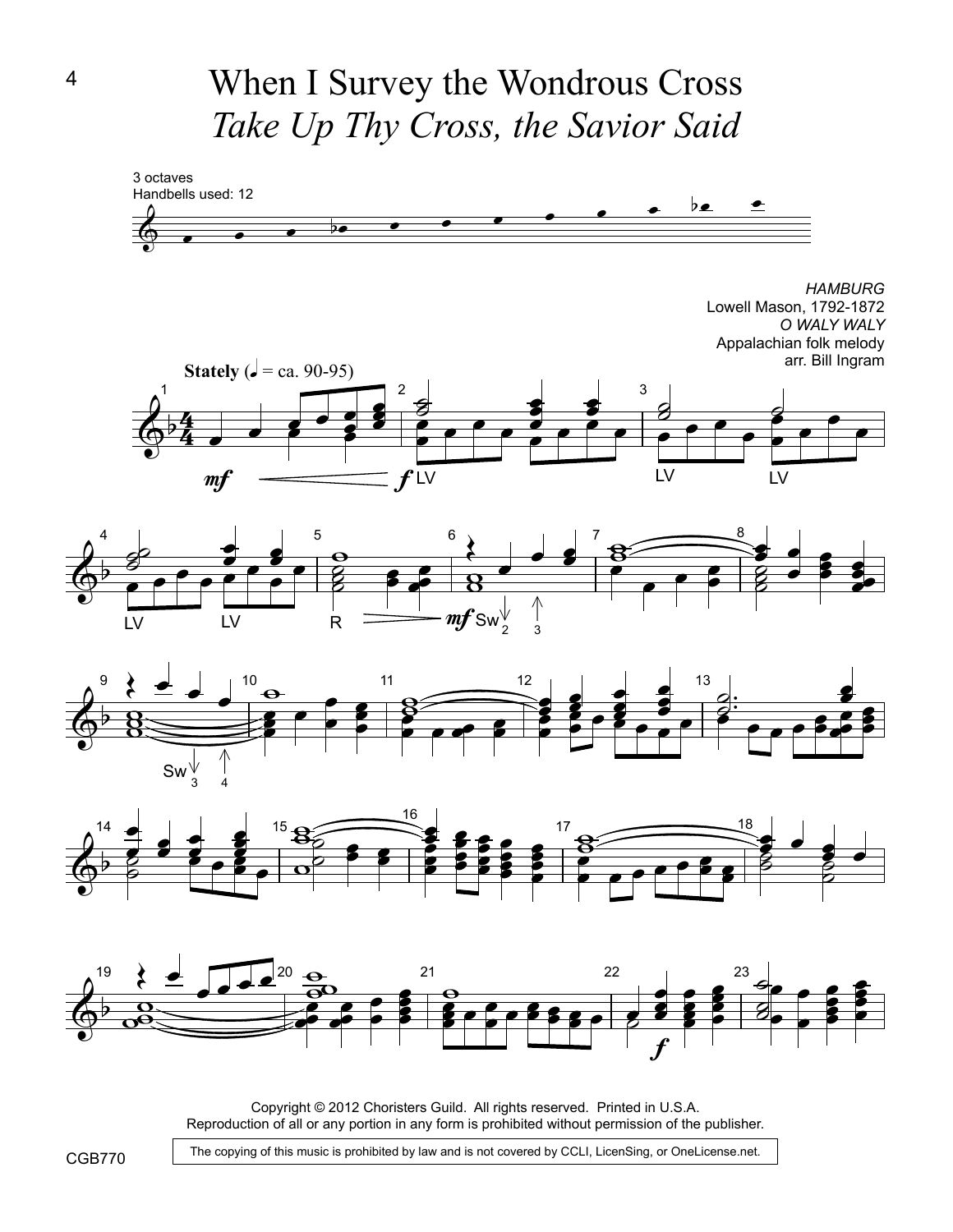Hosanna, Loud Hosanna *I Sing the Mighty Power of God*



Copyright © 2012 Choristers Guild. All rights reserved. Printed in U.S.A. Reproduction of all or any portion in any form is prohibited without permission of the publisher.

The copying of this music is prohibited by law and is not covered by CCLI, LicenSing, or OneLicense.net.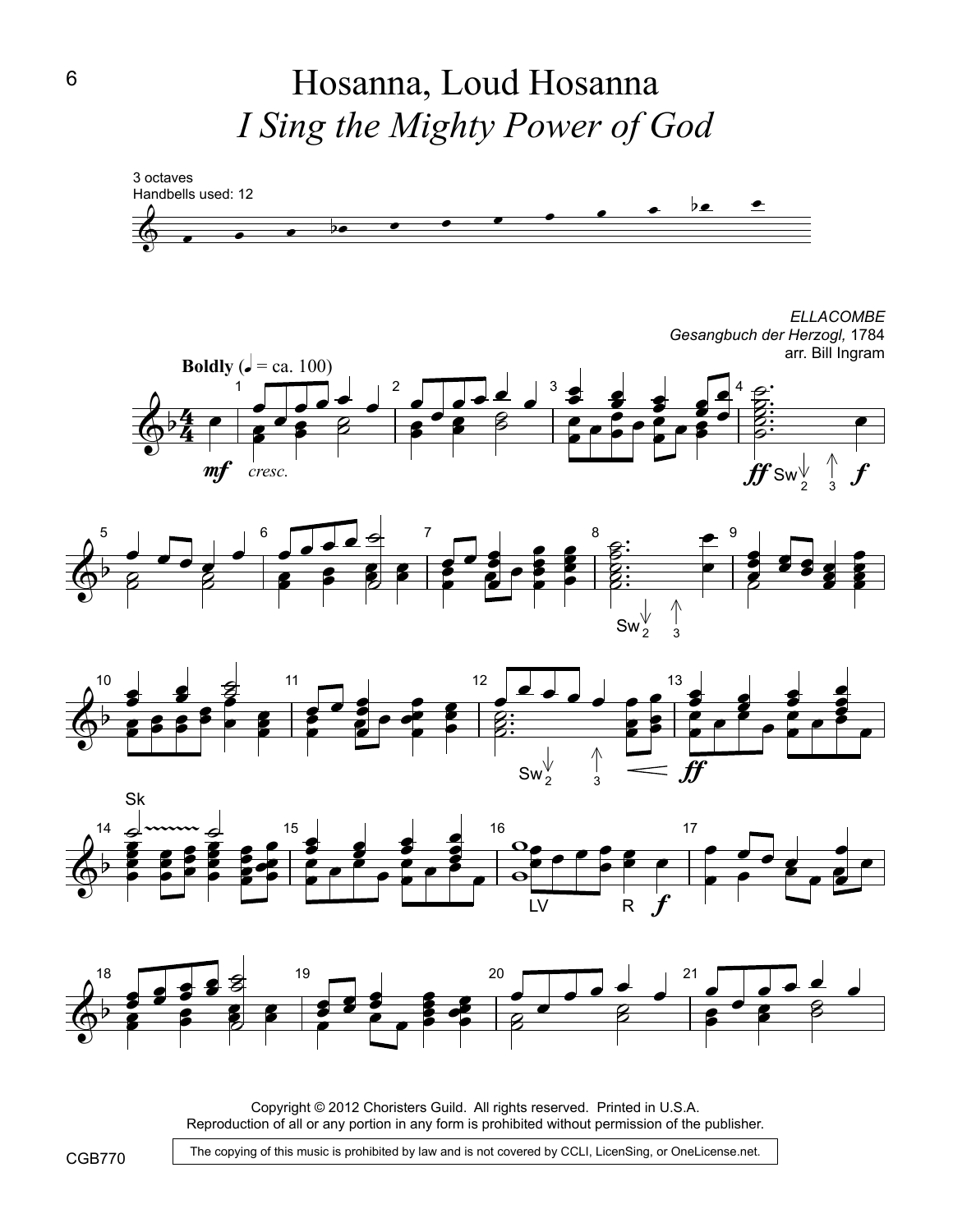Easter People, Raise Your Voices *Angels from the Realms of Glory*



Copyright © 2012 Choristers Guild. All rights reserved. Printed in U.S.A. Reproduction of all or any portion in any form is prohibited without permission of the publisher.

The copying of this music is prohibited by law and is not covered by CCLI, LicenSing, or OneLicense.net.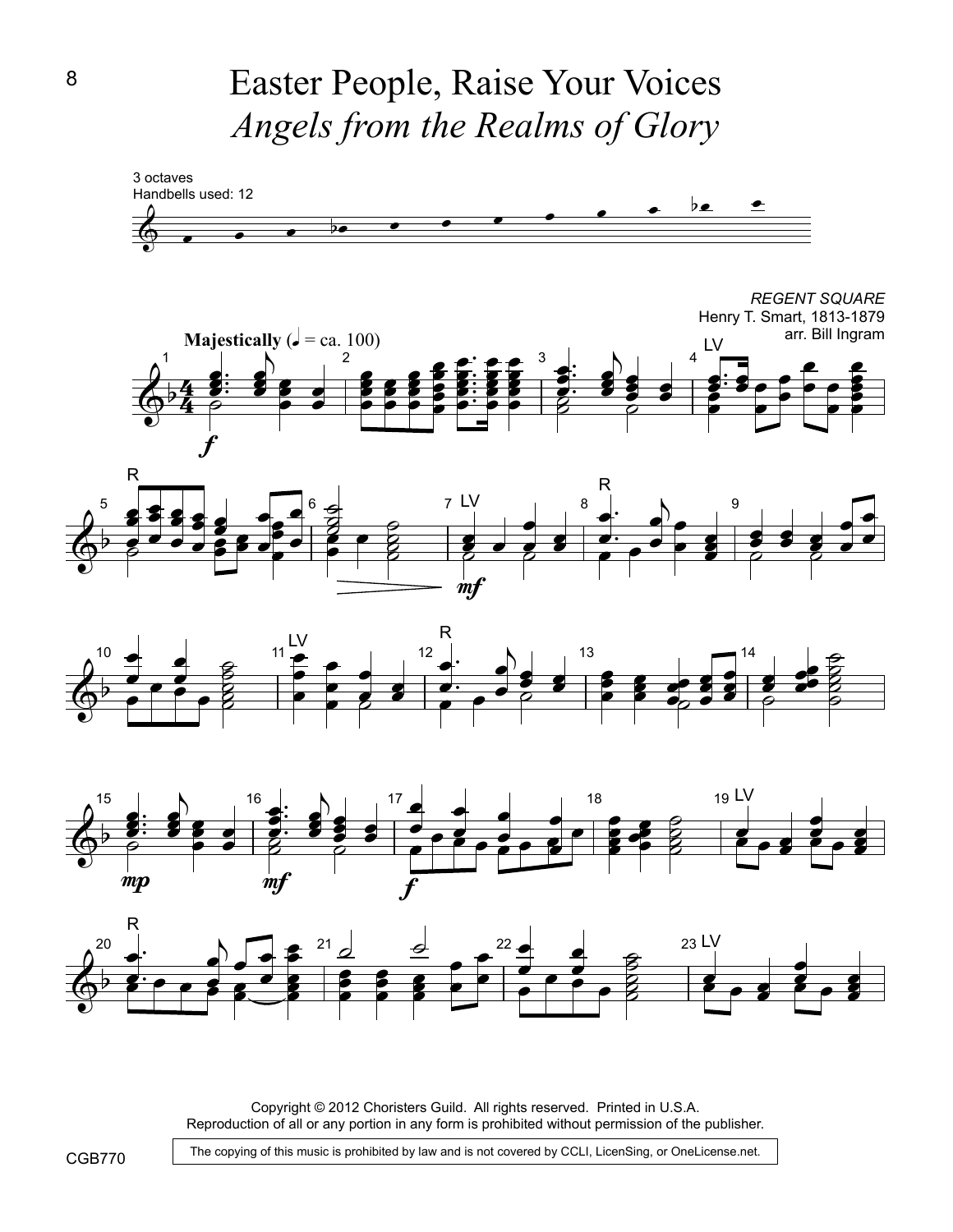





Copyright © 2012 Choristers Guild. All rights reserved. Printed in U.S.A. Reproduction of all or any portion in any form is prohibited without permission of the publisher.

The copying of this music is prohibited by law and is not covered by CCLI, LicenSing, or OneLicense.net.